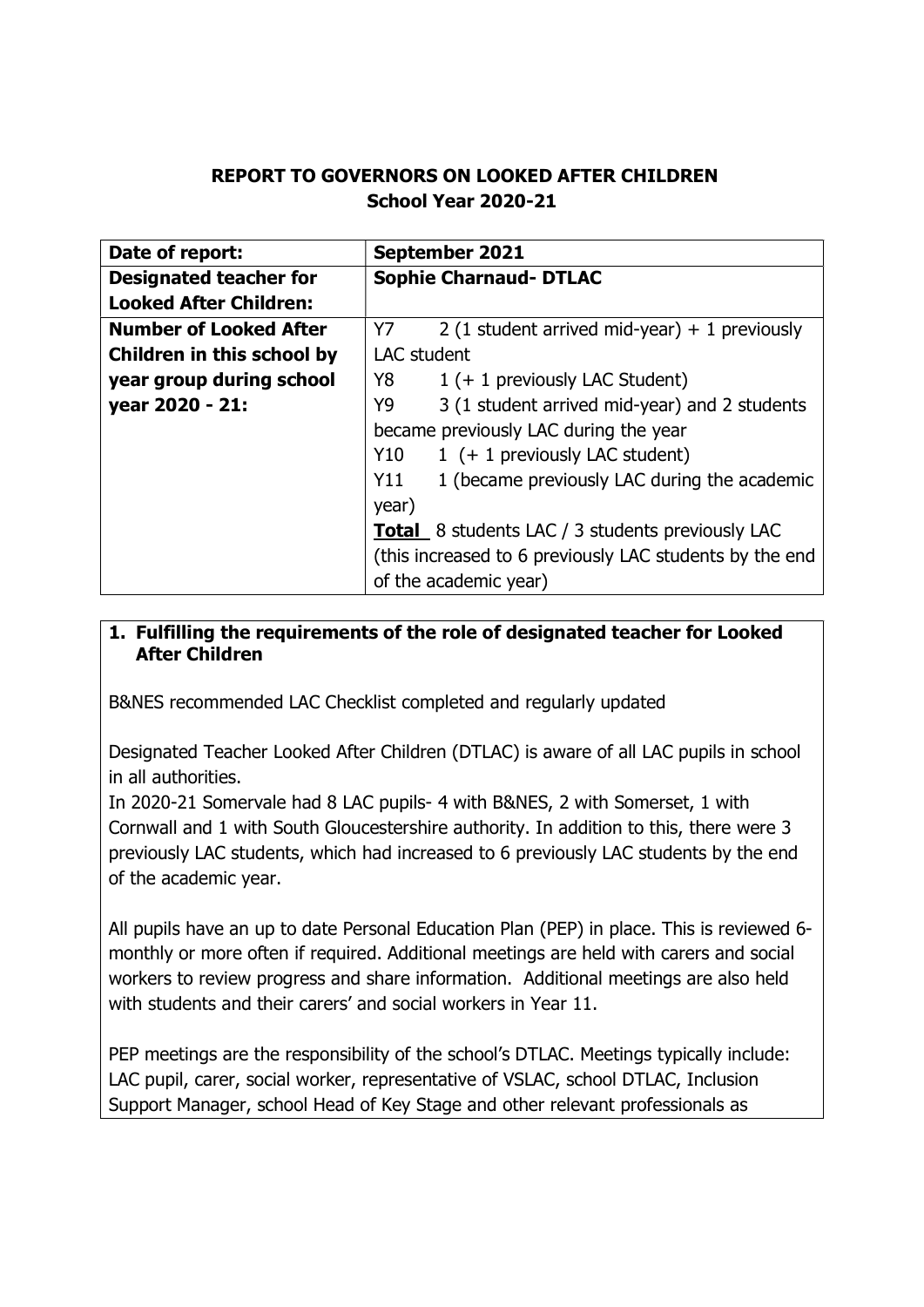required. Meetings take place at Somervale. During Covid-19, meetings continued in the agreed timescales, but many of these meetings were held virtually.

The DTLAC acts as an 'advocate' for LAC pupils in school. It is the DTLAC's responsibility to monitor academic progress of all LAC pupils and inform school staff, social services and LA staff regarding the additional needs and provision for LAC pupils.

The DTLAC has offered training to staff on Looked After Students as part of a whole school inset. Two additional sessions were provided in 2018-19 for all staff in collaboration with an Educational Psychologist from the Virtual School. These sessions were: Building Resilience in Young People and Supporting Students with Attachment Difficulties. An additional session was also run in collaboration with CAMHS providing staff with strategies and advice on how to support students with anxiety. Additional sessions had been plan to be led by the EP during the academic year 2019- 20 and 2020-21 to support students who have experienced trauma, but unfortunately due to unforeseen circumstances and COVID these were not able to take place. The Designated Teacher is currently part of a project with the Virtual School to look at developing trauma informed practice. As part of the process the Designated Teacher in involved in reviewing the current provision and will be working with both the virtual school and an EP to design an individualised package of support for all teachers and staff within school to improve attainment and behaviour of LAC pupils.

In addition to formal training the DTLAC meets regularly with students and teachers to share information on how best to support their individual needs within the classroom. Information is updated regularly and shared with relevant staff through the LAC folder on the SEN drive.

Research has shown that attachment issues are a significant concern amongst Looked After children. The DLAC has attended sessions provided by the Virtual School on attachment and trauma and has shared information with relevant staff and TA's. Relevant information and training is shared with staff when it is received.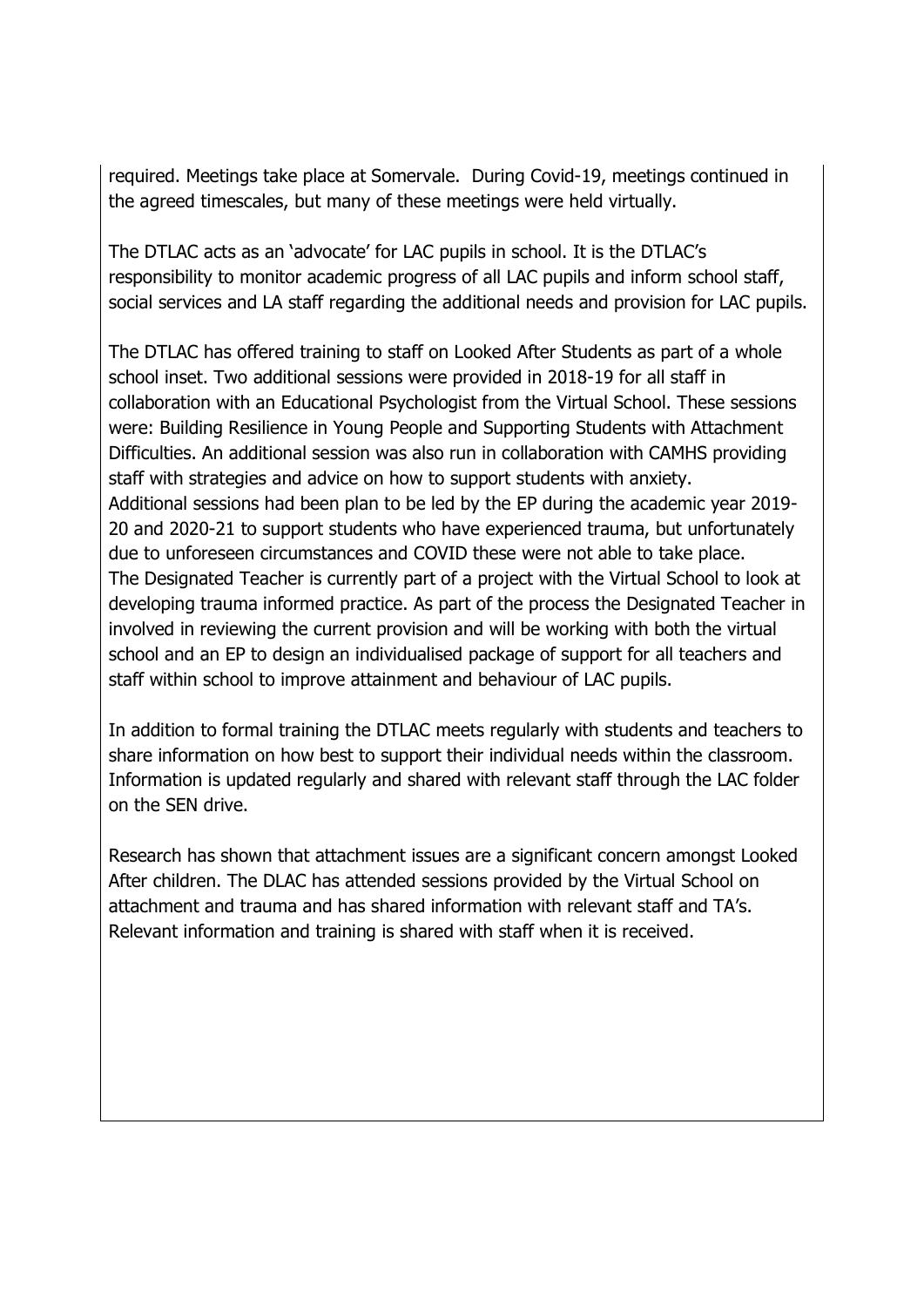# 2. Levels of progress made by Looked After Children

The DTLAC monitors the progress of all LAC pupils - see attached LAC Student Profile for details on an individual level.

Clearly, the needs of LAC pupils vary due to: circumstances, age, key stage, historical or home-based issues, outside school & community influences and the presence or absence of any additional needs: SEN, EAL, disability and so forth.

Individual needs are supported via a range of school-based and additional interventions. These issues are discussed at the regular PEP review meetings. Interventions may be short-term or long-term.

Progress towards personal targets is measured using the school's P / P- / P+ system and regular data capture throughout the year – see LAC student Profile attached. This information is shared with the social services and carer at the regular PEP meeting, LAC reviews, Parent's Evening and Academic Review Evening (where appropriate). It is shared with the Virtual Schools via regular updates through the use of the PEP Portal service for B&NES students and Welfare Call portal for Somerset and Cornwall. Information is shared with South Gloucestershire authority through their secure mail. Additional information is collected on student performance and attendance by WELFARE CALL each term.

LAC pupils are entitled to the Pupil Premium Plus Grant. This is paid direct to schools and is aimed at supporting participation and raising educational attainment. Use of the premium is planned at the PEP review and may involve additional tuition, educational clubs, trips or visits, music lessons, arts or sports activities etc. The DTLAC is accountable for the appropriate use of the Pupil Premium Plus. It is awarded based on compliance of the PEP progress. Local authorities vary in the way they distribute the PPG+. For example, B&NES hold the funds centrally and invite schools to bid for required funds as a result of the discussion of needs at the PEP review meeting.

All PEPs are reviewed and assessed by the Virtual Schools before providing money to the school to support students.

All LAC pupils have additional support or an appropriate intervention in place, funded by their Pupil Premium Plus.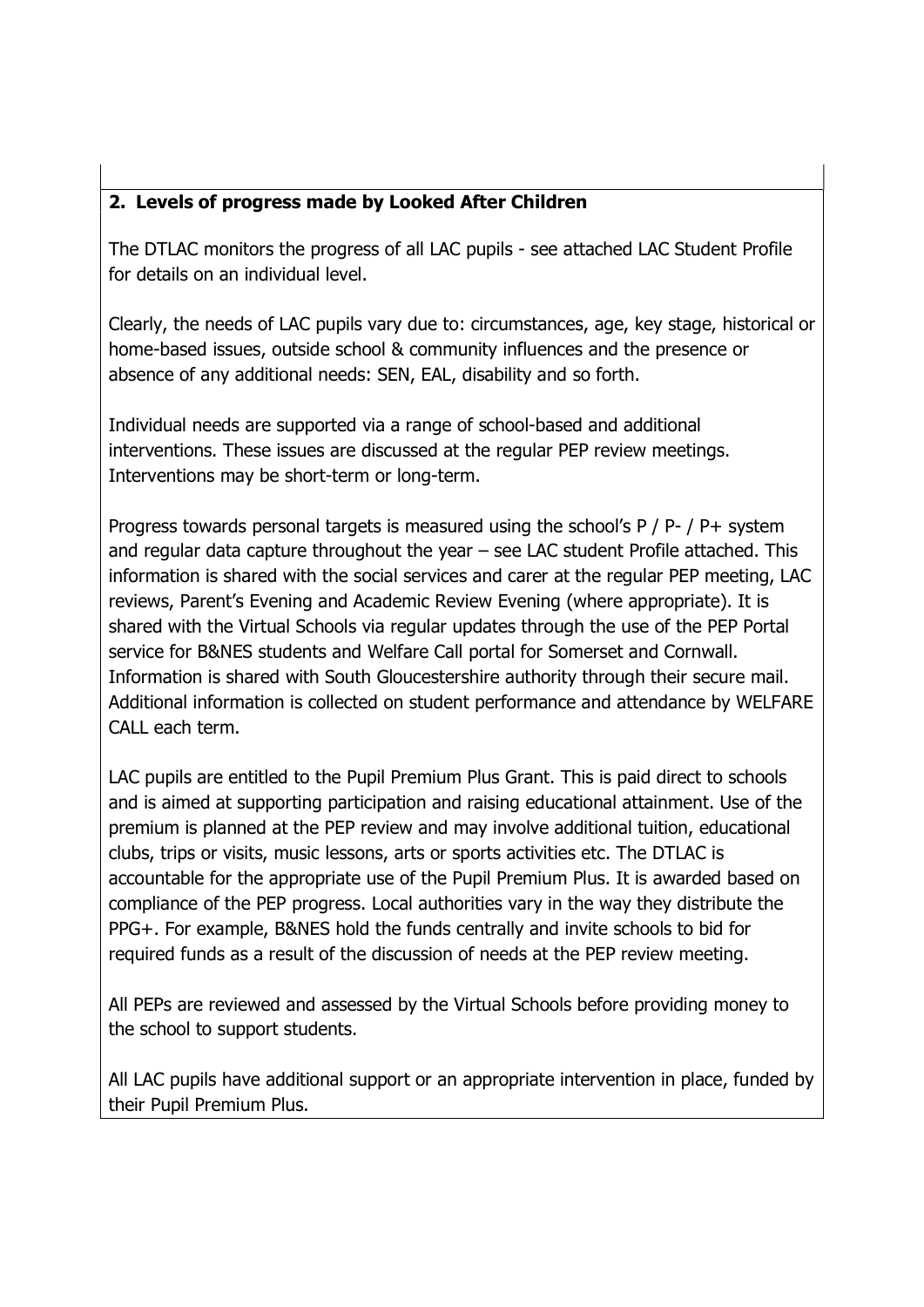In 2020 – 21 the PPG+ was £2345/ LAC pupil. Some authorities 'top-slice' a sum from this to retain for high-needs cases. This 'top sliced' funding supports children with high needs, Educational Psychologist support, training, attendance support and the Letterbox Scheme (for some authorities). The remainder is allocated to the school at fixed times in the year as a result of progress towards PEP targets and the production of a 'quality assured PEP' by the school. Children who have ceased to be looked after by a local authority in England and Wales because of adoption, a special guardianship order, a child arrangements order or a residence order also receive £2345 This comes to schools directly following information submitted on the school census.

The school offers a graduated approach to meet the needs of its students. The school's universal offer is available to all students within the school. Where students have additional needs these support is put in place to meet the needs of these students using the BANES banding criteria.

Where a pupil is LAC but does not have any special educational needs they will be able to access additional support provided for by funding from the pupil premium plus. Examples of the ways in which this funding may be spent is on mentoring e.g. Sporting Family Change sessions or through 1:1 tuition.

## GCSE results 2021:

In 2020-21 there was 1 LAC student. This student had only been in care for a short amount of time and ceased to be LAC mid-way through the academic year.

|                | 2018-19 | 2019-20 | 2020-21 |
|----------------|---------|---------|---------|
| P <sub>8</sub> | 1.42    | 0.03    | $-0.64$ |
| Open P8        | 2.29    | 1.39    | $-0.44$ |
| Eng P8         | 0.79    | $-0.64$ | $-0.25$ |
| Maths P8       | 0.48    | $-0.99$ | $-1.27$ |
| EBacc P8       | 1.61    | $-0.20$ | $-0.69$ |

### Data:

### Discussion of results:

There was only 1 LAC student in Y11 (2020-21) Despite being invited in to work 1:1 with a key member of staff during the lockdown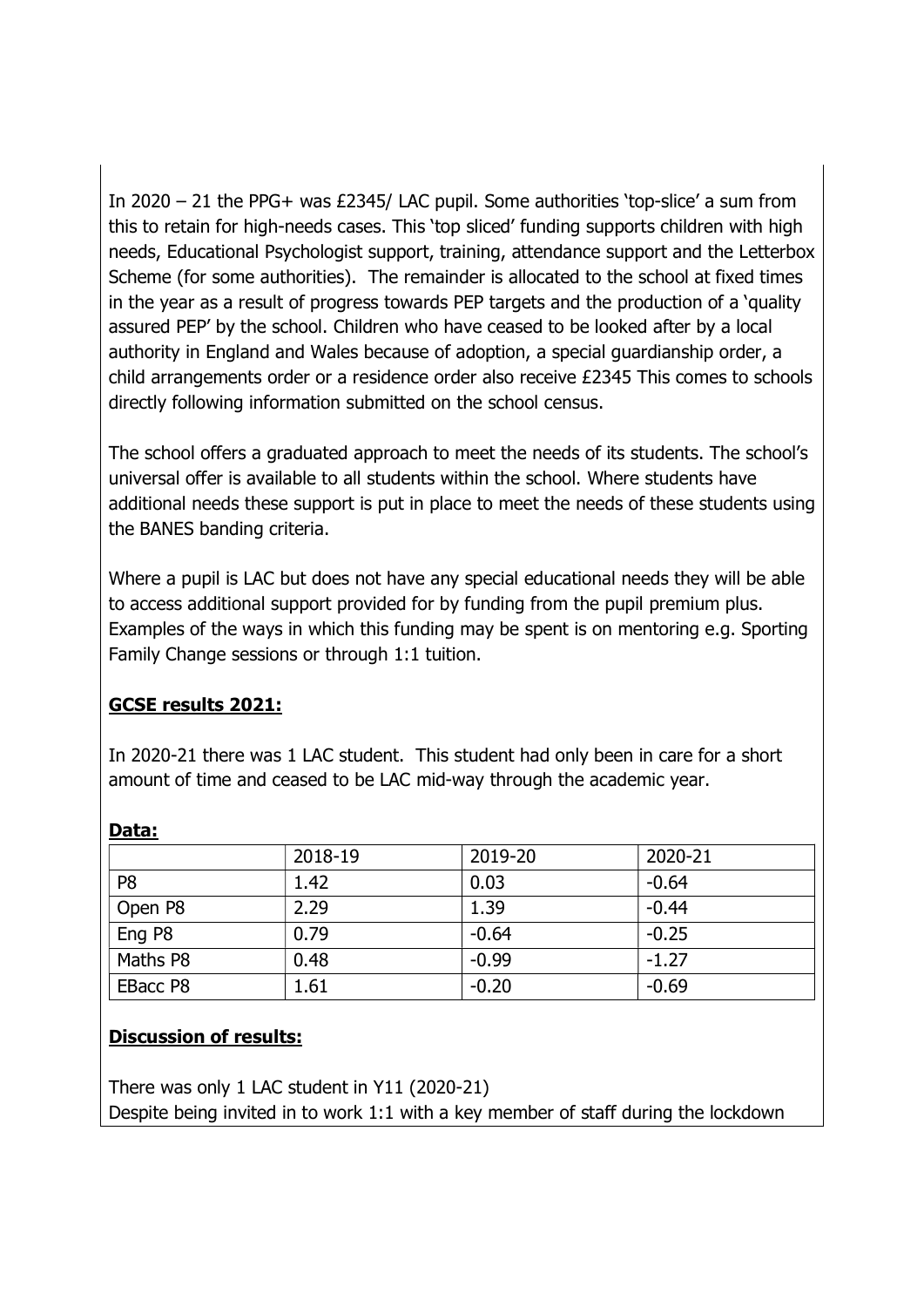period the student did not attend school. During this time the student became formally LAC and following this they stopped attending school, which meant that they had not completed a number of assessments. A number of actions were put in place to support improved attendance but the reduction in attendance impacted on the results the student achieved.

## To support the achievement and progress of LAC students:

- Training was delivered to all staff during a staff meeting by the designated teacher
- Strategies were shared with all staff on how to support individual students
- Revision materials and guides were purchased for all LAC students in KS4
- Additional tutoring in English and Maths were offered to all LAC students
- All students were mentored by the designated teacher
- Regular meetings held with young person, social worker and carers to discuss progress and set targets

## Next steps:

- All LAC students to continue to be encouraged to attend weekly English and Maths tutoring from the start of term
- Revision guides / work books to be purchased for all LAC students in KS4
- Designated Teacher to work with the Virtual School regarding a project-Developing Trauma Informed practice. As part of this the Designated Teacher is carrying out a self-evaluation of current practice and will review this with the Virtual School and EP to arrange a targeted training package for staff.
- Designated teacher to attend LAC regional meetings and share advice / information with all staff
- Regular PEP meetings to be held with designated teacher, Social workers, young person and carer
- All LAC students to be mentored through pp mentoring scheme
- Vulnerable groups to continue to be included as a fixed meeting agenda point for all departments at each meeting
- Progress / attendance / behaviour to be tracked and interventions put in place, where necessary.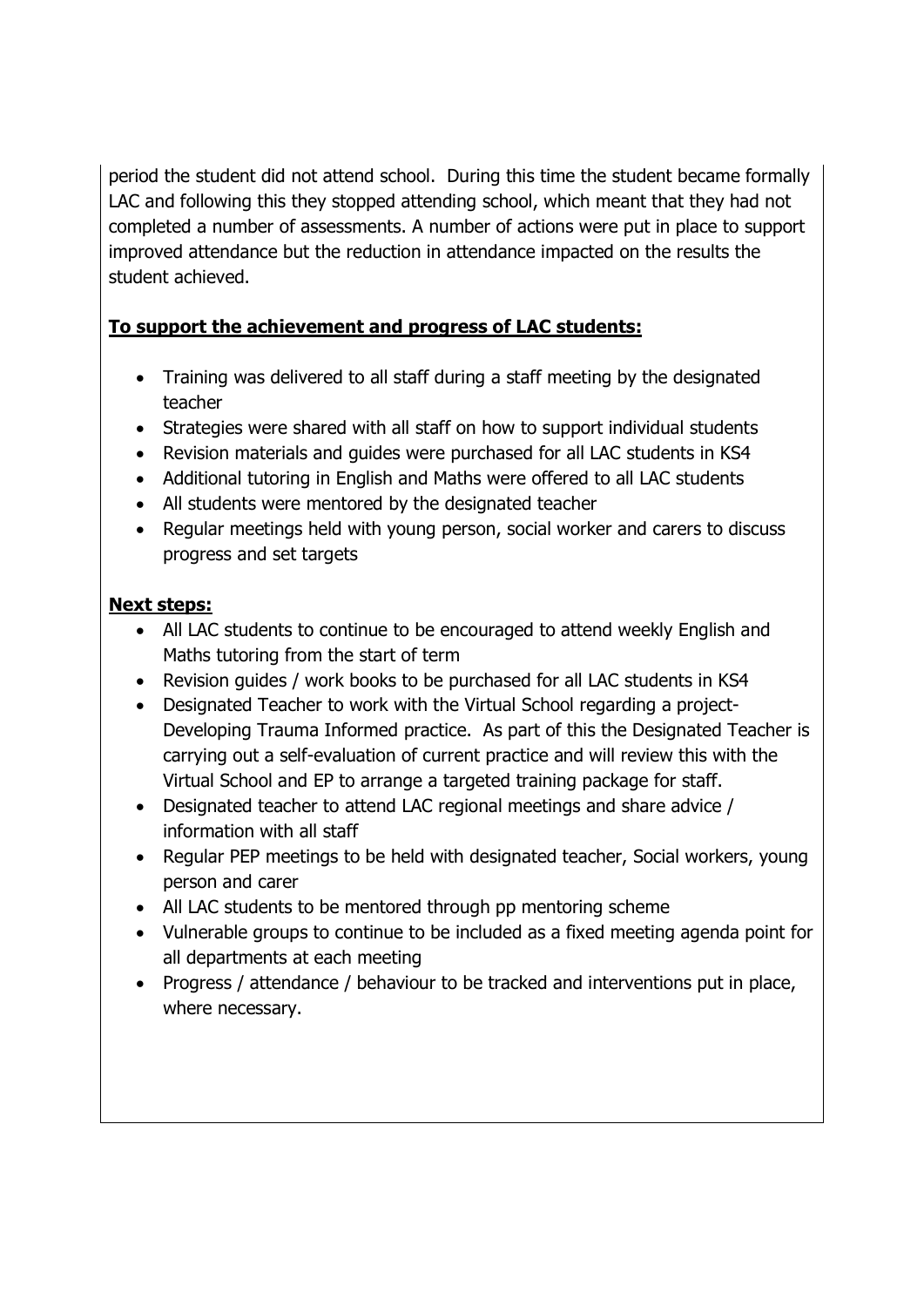## 3. Patterns of attendance and exclusions

Authorised and unauthorised attendance, punctuality and exclusion are discussed at the PEP review.

School monitors any attendance concerns at 96% to remain above this threshold where possible.

The Education Welfare Service Officer visits each Head of Key Stage and the Assistant Head teacher once a fortnight to review students whose attendance is causing concern and to discuss what actions and consequences have taken place.

- Levels of attendance for LAC students at the end of term 5 were 60.6%
- LAC attendance was affected as students were 'c' coded if they did not attend school during the lockdown period. All students who were LAC or formally LAC were invited in to school during the lockdown periods, but many chose to work at home, with the agreement of social workers and carers.
- Each student who did not attend school received weekly phone calls and attendance at live lessons was tracked to ensure students engaged in lessons and completed the work set. Weekly reports were shared with both the virtual school and social worker of each student.

| Term | LAC Attendance /% | Cohort Attendance/ % |
|------|-------------------|----------------------|
|      | 78.6              | 93.9                 |
|      | 76.9              | 93.5                 |
|      | 57.5              | 92.0                 |
|      | 57.4              | 92.1                 |
|      | 60.6              | 92.4                 |

# Exclusion data:

LAC students received a total 3 exclusions in the academic year 2020-21. When including students that are previously LAC this increased to 4. These exclusions were received by 2 students (1 LAC and 1 Formally LAC)

One of these students no longer attends the school due to a change in placement.

In order to reduce exclusions for LAC the DTLAC was previously part of a working group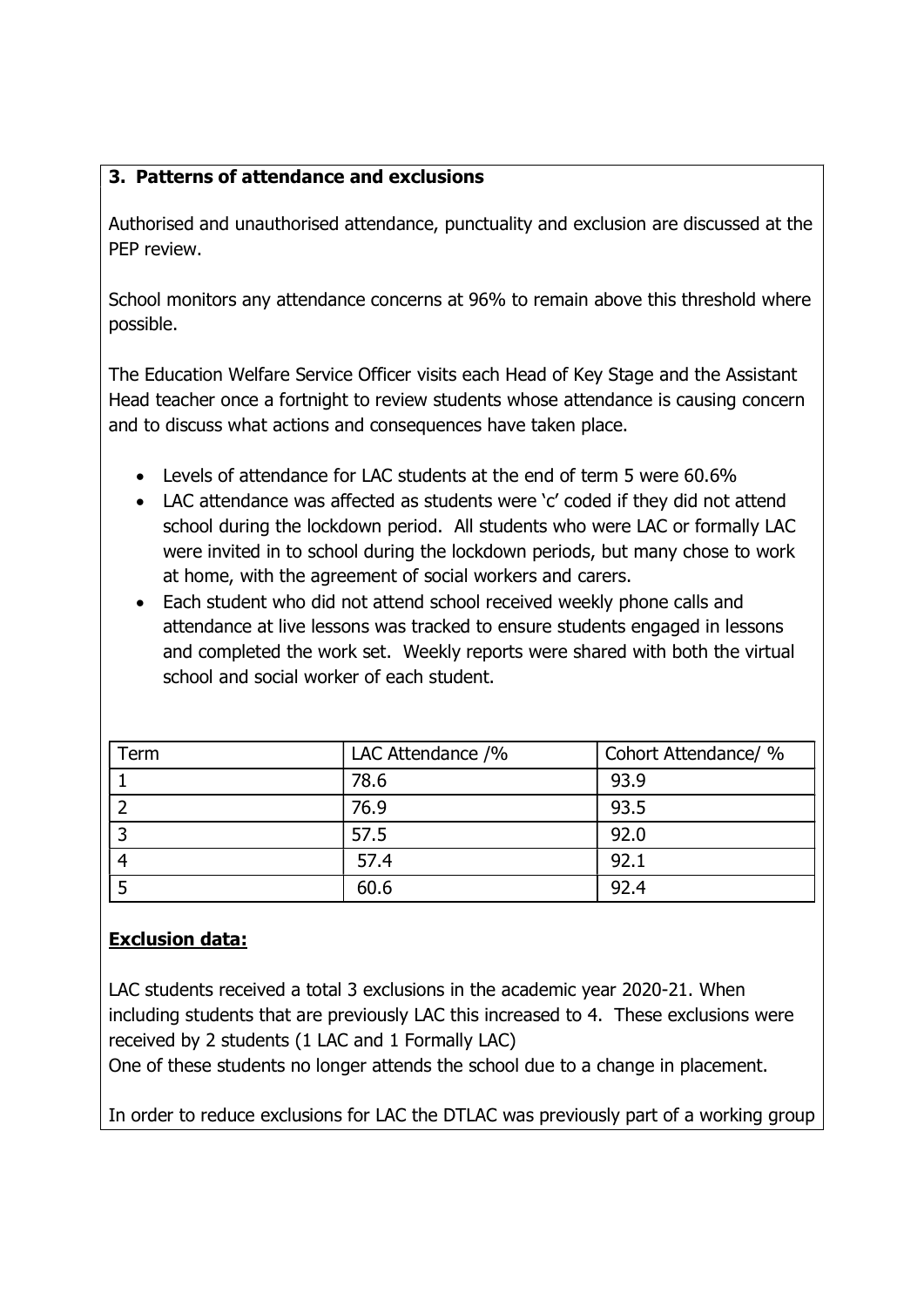with BANES virtual school to look at ways of reducing exclusions for LAC pupils. Information from sessions were shared with the Assistant Head teacher (Pastoral and Behaviour).

A number of supportive strategies are in place to support and promote positive behaviour. Students work with their mentor to identify a 5-1 scale to support them in formulate a range of strategies to use if feeling dysregulated. Furthermore, mentoring and therapeutic activities, such as Thrive are in place to support students and provide them with a range of tools to self-regulate, such as breathing exercises. Students also work with their mentor to identify a 5-1 scale to support them in formulate a range of strategies to use if feeling dysregulated.

The new school behaviour system promotes positive behaviour through its key values:

- Ready
- Respectful
- Safe
- Aspirational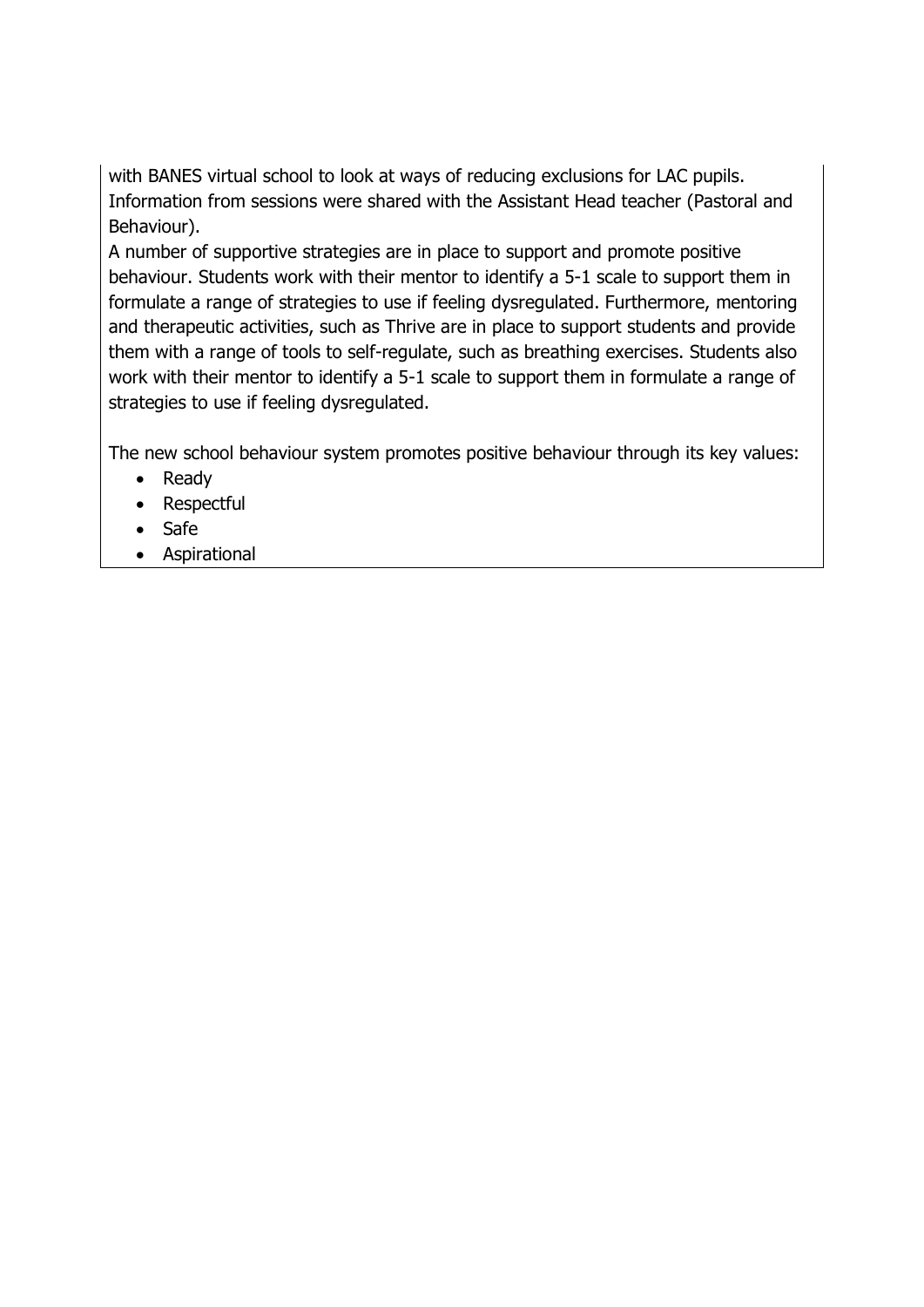Learning Charter



# "Somervale Students are:

| Ready        | Punctual         |
|--------------|------------------|
|              | Prepared         |
|              | Engaged          |
|              | Focussed         |
| Respectful   | Polite           |
|              | Understanding    |
|              | Inclusive        |
|              | Kind             |
| Safe         | Responsible      |
|              | Aware            |
|              | Considerate      |
|              | Careful          |
| Aspirational | Hard working     |
|              | Reflective       |
|              | Resilient        |
|              | <b>Ambitious</b> |

In addition to this, this academic year students have been introduced to an acronym to promote positive behaviour-

PLACE:

Be Polite

Listen attentively

Use appropriate language

Challenge yourself

Best Effort

This has been introduced to all students through assemblies and tutor times and provides consistency in approach for all students within all lessons.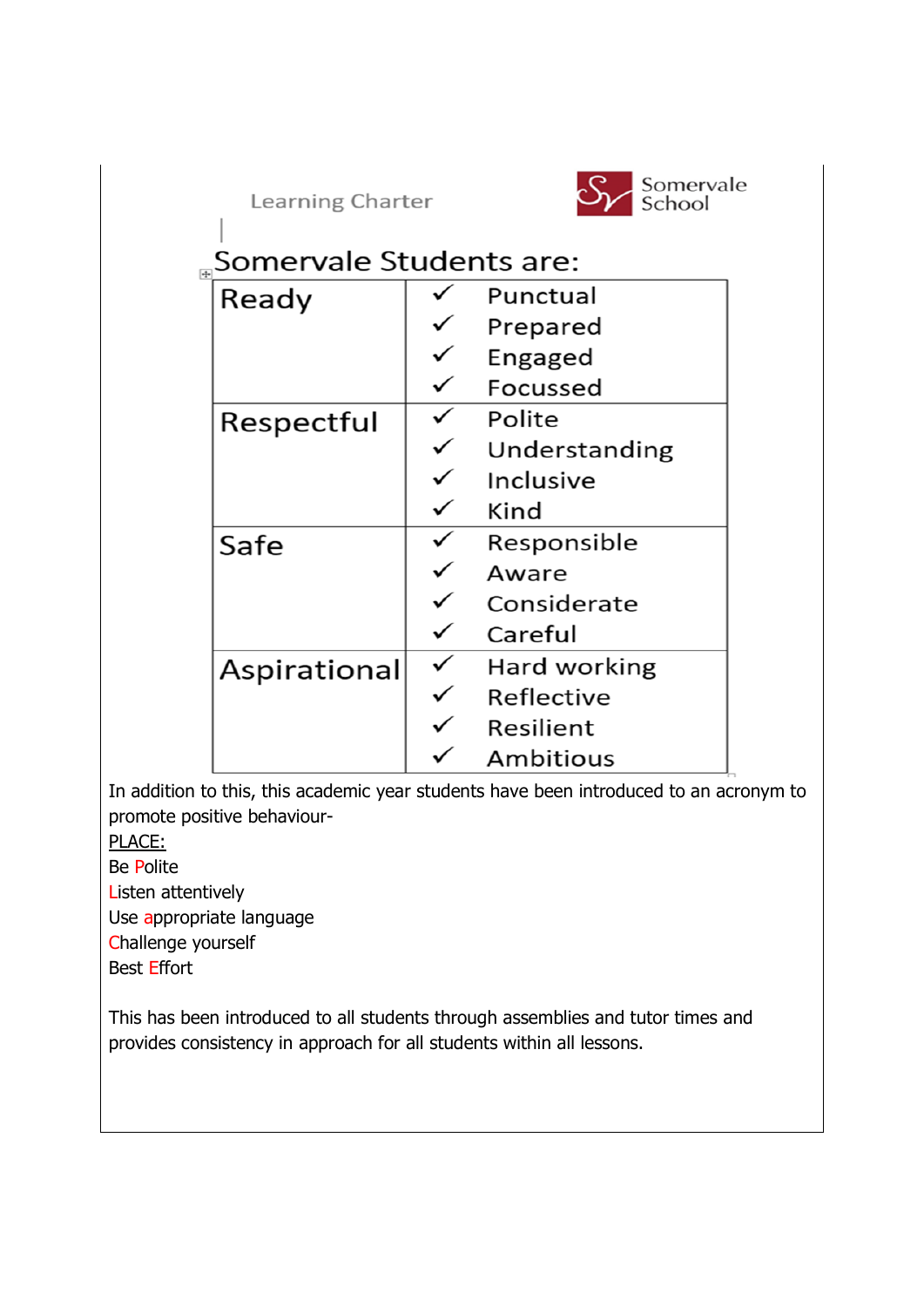## 4. Tracking Post-16 LAC pupils

### 5 year trend:

## 2020-21:

1 LAC leaver in Y11, left school in June 2020. This student has taken up a place at College No NEET

## 2019-20:

1 LAC leaver n Y11, left school in June 2020. This student has taken up a place at College No NEET

## 2018-19:

1 LAC leaver in Y11, left school in June 2019. This student has taken up a place at  $6<sup>th</sup>$  Form. No NEET

### 2017-18:

4 LAC leavers in Y11, left school in June 2018 (1 of these students was attending an alternative provision placement).

All 4 students received offers of places at collect / post 16.

2016 – 17: 2 LAC leavers in Y11, left school in June 2017. Both students have remained in B&NES care placements, giving a continuity of social care. Both students are moving on to FE College placements – City of Bath College. One to complete Public Services and the other to complete Health & Social Care. 0% NEET.

## 5. Planning issues

Currently (September 2021) there are 4 LAC students and 6 Formally LAC students.

- All LAC students / Formally LAC students are able to access support from the Inclusion and SEND team- This includes: Supported homework club / Access to the inclusion room at unstructured times and interventions, where appropriate (e.g. Thrive / Social Skills, Literacy, Therapeutic services e.g. OTR etc.)
- All LAC students are offered Maths and English tutoring and this support is agreed through PEP meetings with the young person, carer, social worker and virtual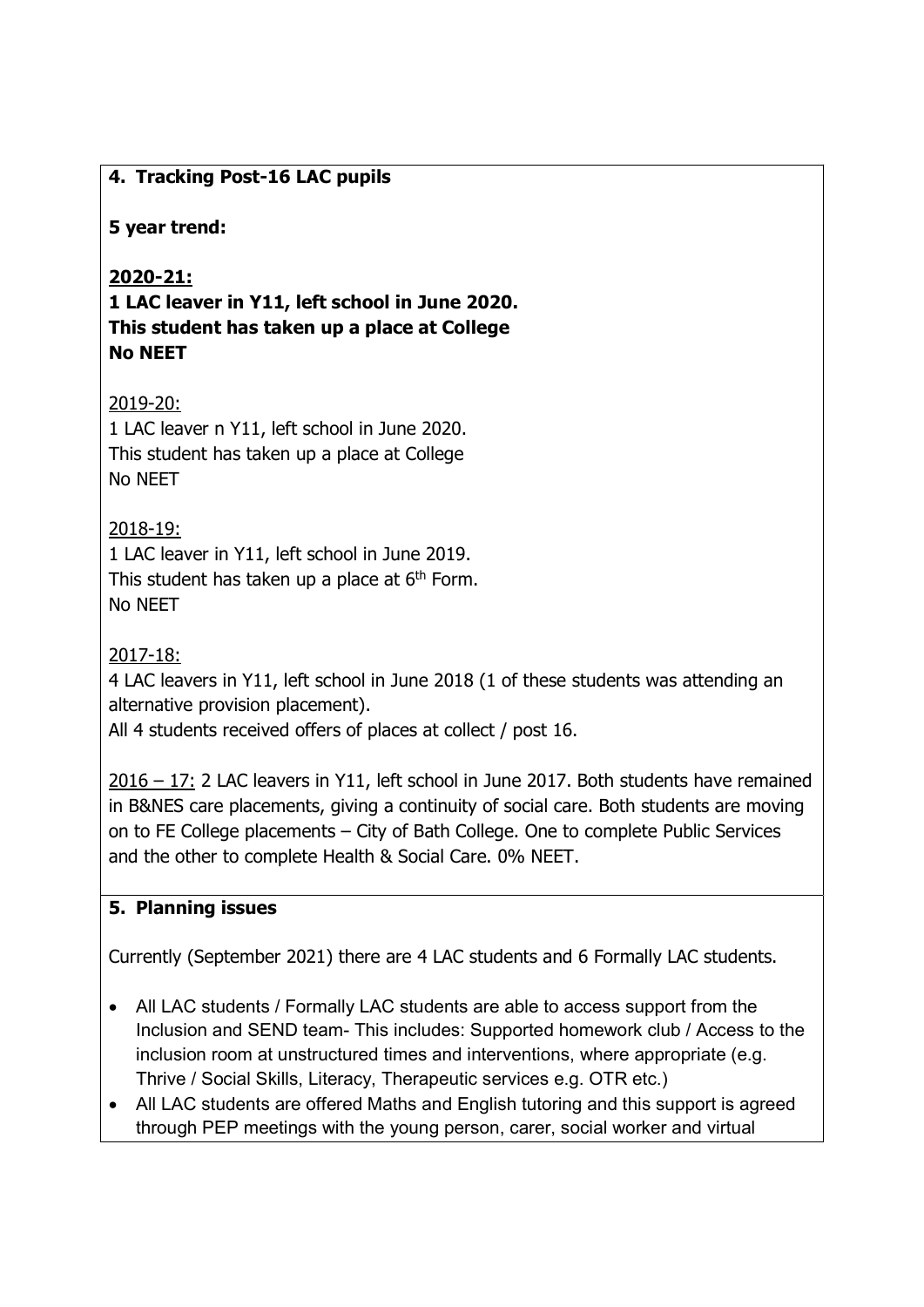## School.

The DTLAC mentors LAC students and would like for all formally LAC students to have mentoring sessions to review attendance, behaviour and progress data regularly. This will be done through the tutor or a member of the pastoral / SEND team.

Statutory guidance ("The designated teacher for looked after and previously lookedafter children. Statutory guidance on their roles and responsibilities. February 2018") was produced with regards to supporting LAC students within schools in February 2018. The DTLAC has attended training through the virtual school on implementing this effectively within school and has shared information with the Senior Leadership Team/ Class Teachers. Currently the DTLAC is involved in a project with the virtual school to promote trauma informed practice. As part of this, the Designated Teacher is carrying out a self-evaluation of current practice and will review this with the Virtual School and EP to arrange a targeted training package for staff.

During the next academic year the DTLAC will continue to work with the Assistant Head teacher (Pastoral) to reduce exclusions for LAC students, following the advice and guidance of the BANES working group.

## 6. Young Carers

Sophie Charnaud also Designated Teacher for Young Carers (DTYC). This role carries less statutory responsibility but includes a range of recommended obligations to:

Be aware of any Young Carers in the school. A list of young carers is regularly updated and information shared with staff. In the current academic year (September 2021) there are 18 young carers.

All young carers are able to access additional support from the SEND/ Inclusion team, including supported homework club, access to get set organisation club and access to the inclusion room at unstructured times.

Role includes:

Keeping an up to date list of Young Carers and share this information with staff. Monitor progress, attendance and behaviour of Young Carers

Make reasonable adjustments in favour of Young Carers circumstances – for example homework, punctuality, appointments etc

Provide additional pastoral support and resources as required

Refer to and liaise with relevant external agencies – particularly the B&NES Young